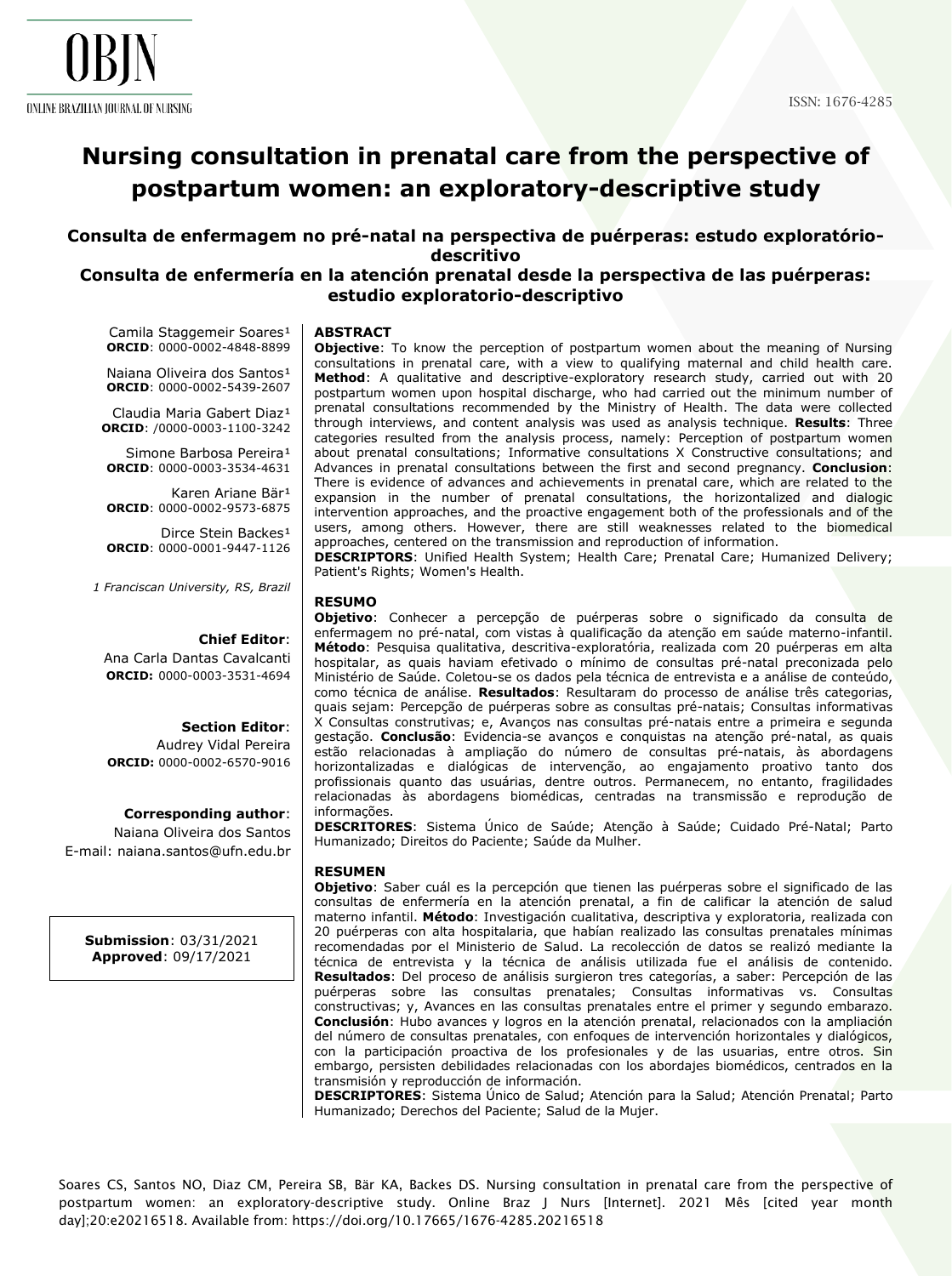## **INTRODUCTION**

The Nursing consultation emerged in the 1960s, with the aim of boosting the Nursing Process. In the Basic Health Care Network, the prenatal Nursing consultation emerges with force, carried out in accordance with a script established by the Ministry of Health and guaranteed by the Professional Practice Law and Decree No. 94,406/874. It is characterized by the development of comprehensive care for pregnant women, based on technical-scientific actions, with a view to improving obstetric care and reducing the maternal and child morbidity and mortality rates $(1,2)$ .

In this sense, prenatal care requires professional behaviors centered on singular and multidimensional care for the pregnant woman and the fetus, in order to identify and prevent pathological processes that may interfere with delivery and with the infant's healthy development. In other words, it aims at paying attention to the health of mother and child and, consequently, at contributing to the improvement of maternal and child health indicators in the country $(3,4)$ .

Prenatal Nursing consultations should be guided by the principles of the Unified Health System (Sistema Único de Saúde, SUS), namely: equality, universality, resoluteness and integrality of health actions, aiming at health promotion, prevention, protection and recovery/rehabilitation of the individual, family and community. Resolution No. 159/1993 of the Federal Nursing Council, revoked by COFEN Resolution No. 544/2017, makes Nursing consultations at all health care levels

mandatory, in Nursing assistance, whether in public or private institutions<sup>(5)</sup>.

Furthermore, Decree No. 94,406/87 of the Federal Nursing Council, which regulates the professional practice - Law No. 7,498, of June 25th, 1986, defines the Nursing consultation as an exclusive activity of the Nurse. As members of the health team, nurses are also authorized to prescribe medications that have been previously approved in institutional protocols<sup>(6)</sup>.

To ensure prenatal care quality, the Ministry of Health (Ministério da Saúde, MS) established guidelines which highlight a minimum number of six consultations, starting in the first trimester, two in the second and three in the third trimester of pregnancy and, finally, every 15 days, carrying out an active search in the case of absent pregnant women, with the support of Community Health Agents<sup>(7)</sup>.

Through Primary Care Booklet No. 32, the MS also establishes the schedule of appointments related to low-risk prenatal care, as follows: Up to the 28th week, consultations are monthly, from the 28th to the 36th week, they are conducted twice a month, and weekly from 36th to 41st gestational week. From ordinance No. 570/2000 onwards, the first prenatal consultation must be carried out by the 4th month of pregnancy, in addition to a consultation in the puerperium up to 42 days after delivery<sup>(8)</sup>.

The World Health Organization (WHO) has recently recommended a greater number of prenatal consultations, increasing them to at least eight, with a view to improving the quality of prenatal care and reducing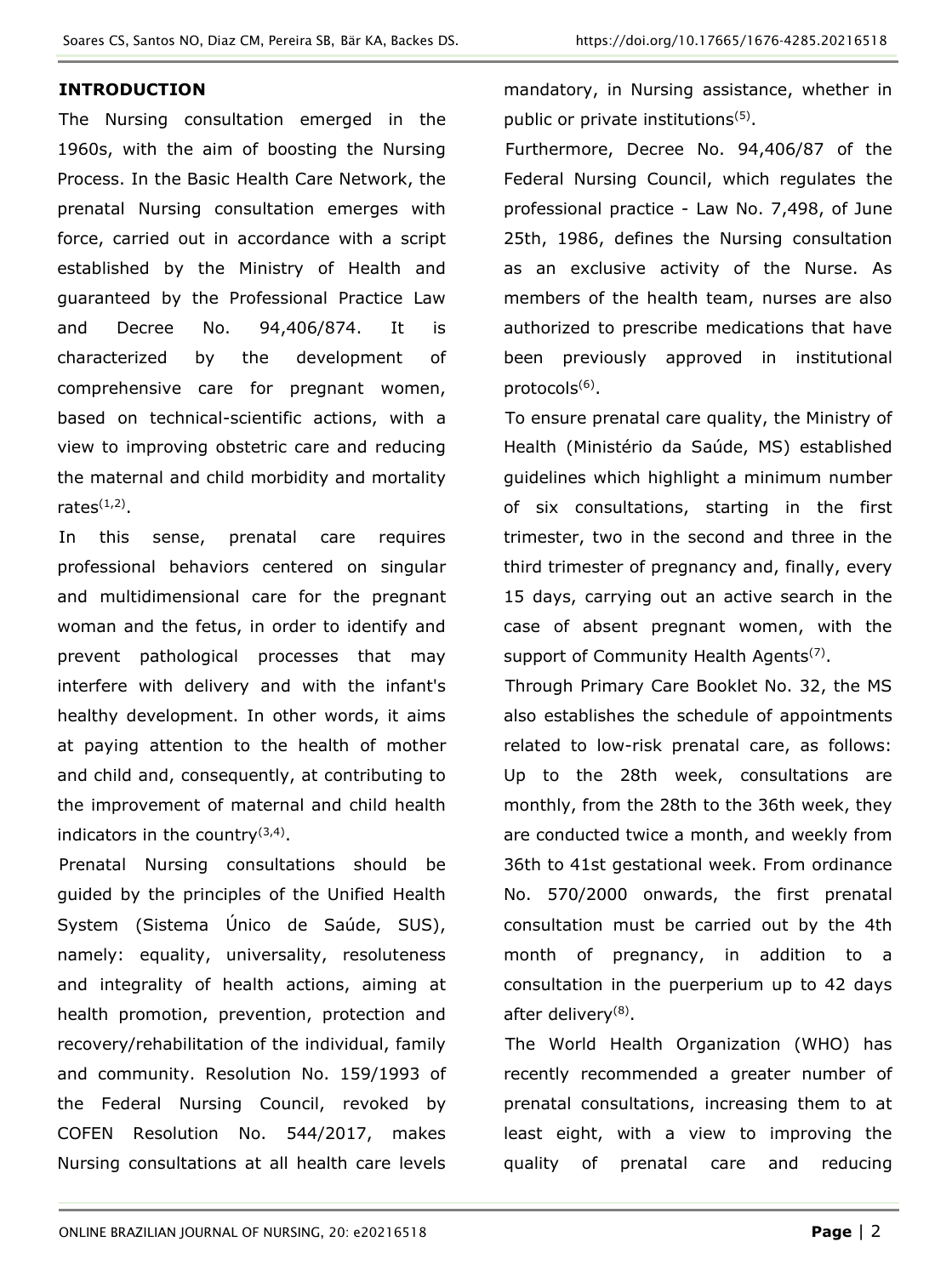complications in pregnancy. In addition, the new model of prenatal care recommends that pregnant women have their first appointment in the first 12 gestational weeks, with subsequent visits in the 20th, 26th, 30th, 34th, 36th, 38th and 40th gestational weeks<sup>(9)</sup>.

The nurse plays a central role in conducting quality prenatal care, due to the ability to act with proactive welcoming strategies aimed both at the promotion, protection and education in health, as well as at the empowerment of the pregnant woman in relation to the choice of the type of delivery. Therefore, the nurse must rely on technologies such as prenatal Nursing consultation, which has the potential to identify demands and, based on a systematized care plan, establish intervention priorities<sup>(10)</sup>.

A study carried out in Rio de Janeiro sought to describe the expectations of pregnant women about the nurses' role in prenatal consultations. It found that, despite the Professional Law that regulates the nurses' professional practice, most of the pregnant women (60%) were not aware that nurses could carry out low-risk prenatal care. Many understood the care provided by the Nursing professional as complementary to that of the physician and felt insecure in relation to the performance of that professional. After the consultation with the Nurse, however, they felt satisfied and encouraged, finding attention and a comfortable environment to ask questions and solve doubts $(11)$ .

Although present in Primary Health Care, Nursing consultations in prenatal care need to

be qualified and (re)thought based on new intervention frameworks. In addition to prescriptive recipes and specific actions, it requires professional attitudes and postures capable of understanding the pregnant woman in her unique and multidimensional conception. From this perspective, the following question arises: What is the meaning attributed to the Nursing consultation in prenatal care from the perspective of postpartum women? Therefore, the objective was to know the perception of postpartum women about the meaning of the Nursing consultation in prenatal care, with a view to qualifying maternal and child health care.

### **METHOD**

This is a qualitative and exploratorydescriptive study, carried out in a mediumsized maternity hospital located in the central region of Rio Grande do Sul. The participants were 20 postpartum women, aged between 18 and 41 years old, and with from one to five pregnancies, regardless of the type of delivery. Although in the pandemic period caused by COVID-19, it was possible to maintain the research process, with permission of the local management and observance of the institutional protocols.

The data were collected from June to July 2020, through individual interviews with the 20 postpartum women who promptly accepted the invitation. The participants were chosen at random, upon formal invitation after delivery, at hospital discharge. The interview was oriented by guiding questions such as: How do you evaluate your prenatal consultation? What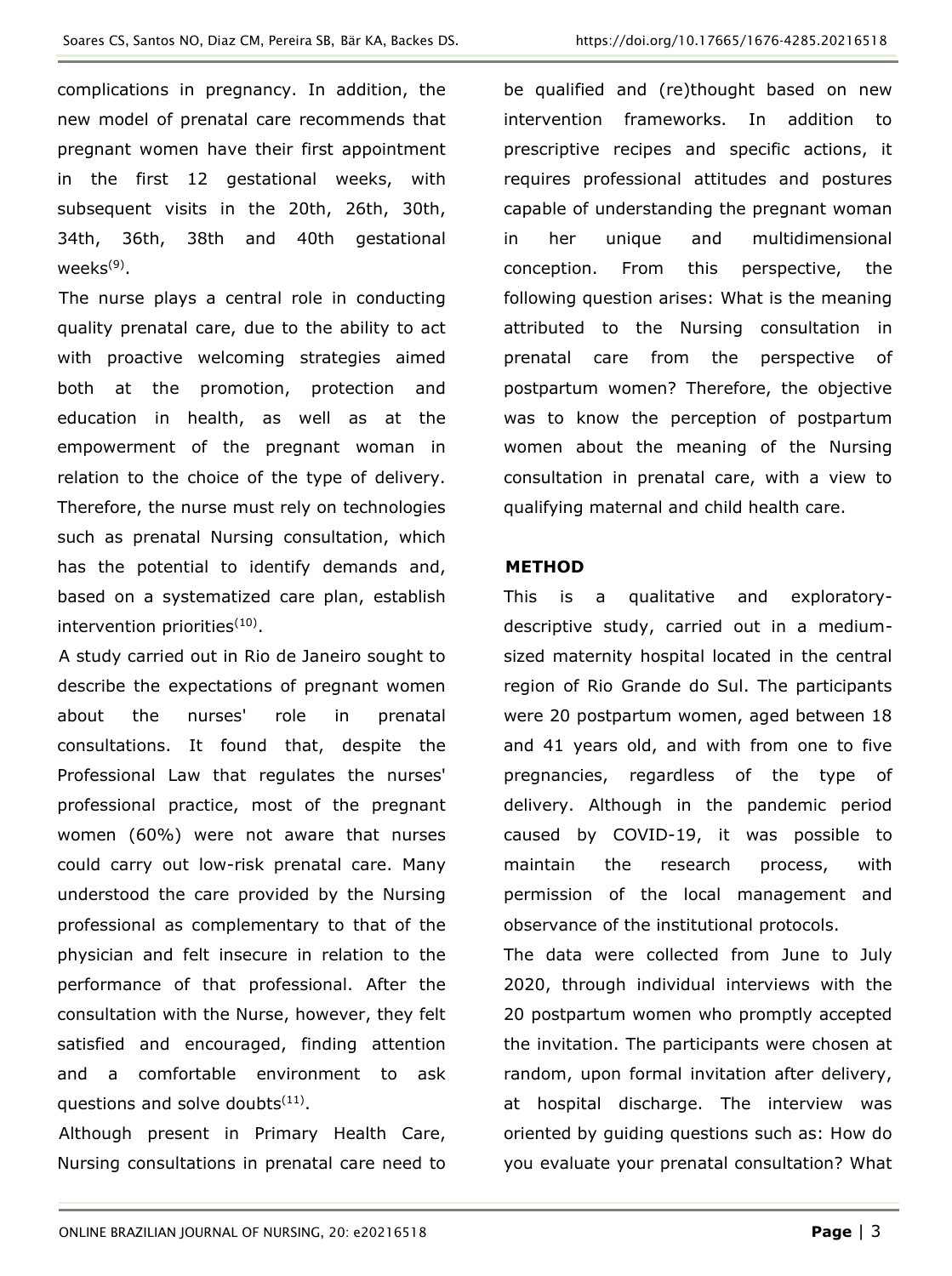has changed in your life and/or routine after the prenatal consultation? In your opinion, what could have been different in your prenatal consultation? The data collection process was initiated after approval by the Research Ethics Committee.

The interviews were audio-recorded, with permission of the participants and signing of the Free and Informed Consent Form. They were carried out in a room provided in the maternity hospital, respecting the privacy of each participant. Subsequently, the interviews were transcribed and analyzed.

Content analysis was used as a data analysis technique. Initially, it was sought to discover the nucleus of meaning that composed each communication, whose presence or frequency added meanings to the object under investigation. This process was conducted based on an exhaustive reading of the data, followed by organization of the material and formulation of hypotheses. Subsequently, the material was explored and, finally, the data were delimited into categories, as set forth in the method<sup>(12)</sup>.

The inclusion criteria for the participants were as follows: having participated in at least six prenatal consultations as recommended by the MS and being available to participate in the interviews upon hospital discharge. The study excluded women under 18 years old and the six postpartum women who refused the invitation.

In compliance with the ethical recommendations in research, the ethical criteria in research with human beings were respected<sup>(13)</sup>. The project received approval from the Ethics Committee under number 1,432,420. In order to maintain the participants' anonymity, they were identified with the letter P (puerperal women) and a numerical sequence, according to the order of the interviews.

## **RESULTS**

The participants' characterization is presented below, in Figure 1. The figure shows age, profession, number of living children, type of last delivery, number of prenatal consultations, where and with which professional the consultations were carried out and the participants' city of origin.

| <b>Puerperal</b><br>woman | Age | <b>Profession</b>        | <b>Number of</b><br>pregnancies | <b>Type</b><br>of last<br>delivery | <b>Number of PN</b><br><b>Consultations</b><br><b>Professional who</b><br>assisted<br><b>Place where PN care</b><br>was performed | <b>City/Municipality</b> |
|---------------------------|-----|--------------------------|---------------------------------|------------------------------------|-----------------------------------------------------------------------------------------------------------------------------------|--------------------------|
| P <sub>1</sub>            | 27  | Worker at a snack<br>bar | 02                              | <b>ND</b>                          | - 7 PN consultations AIC<br>- PN with a physician<br>- BHU                                                                        | Santa Maria              |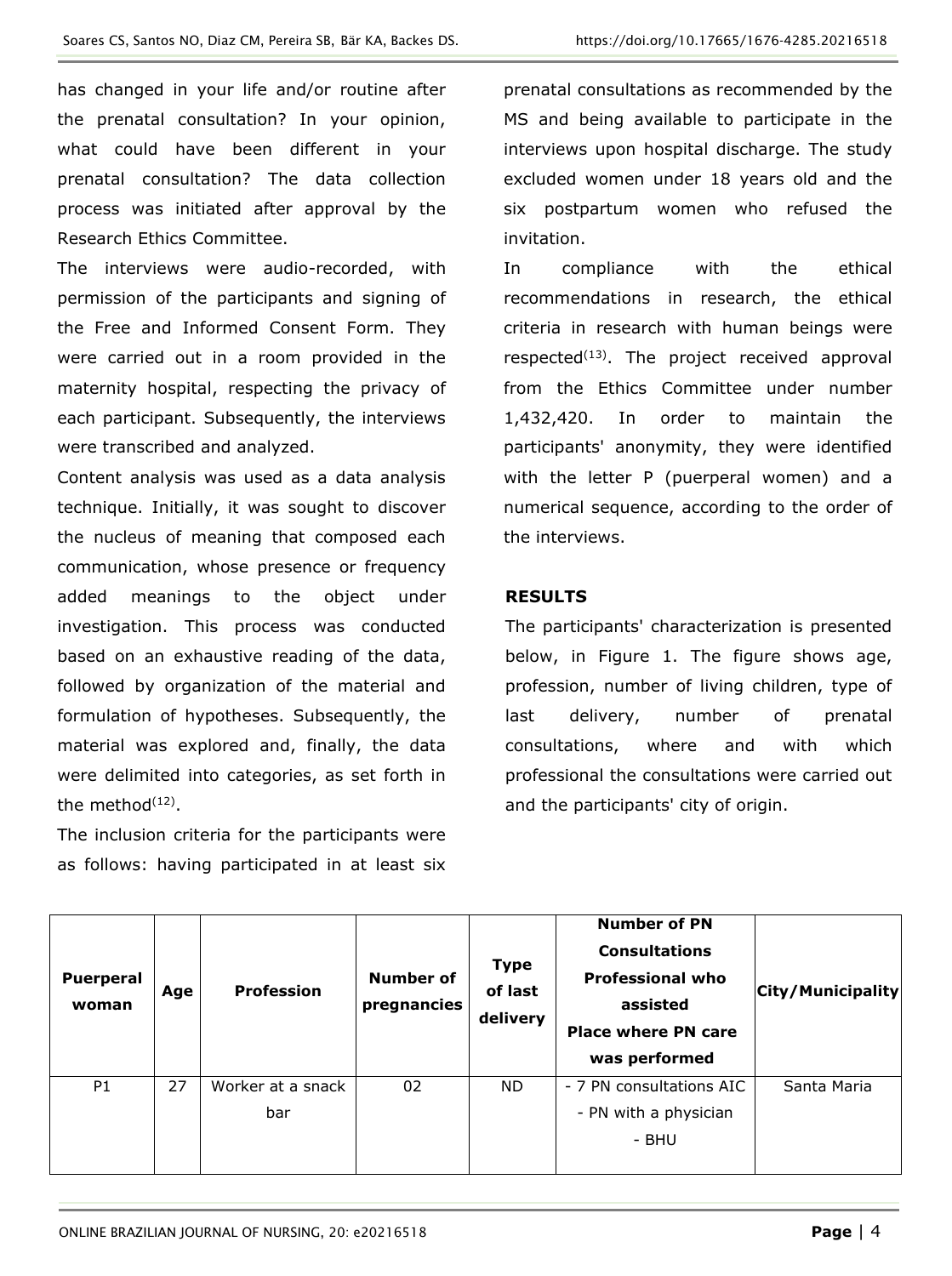| P <sub>2</sub> | 23 | Caregiver          | 02 | <b>ND</b> | - 8 PN consultations AIC  | Santa Maria      |
|----------------|----|--------------------|----|-----------|---------------------------|------------------|
|                |    |                    |    |           | - PN with a physician     |                  |
|                |    |                    |    |           | - BHU                     |                  |
|                |    |                    |    |           |                           |                  |
| P <sub>3</sub> | 41 | Child Education    | 02 | <b>ND</b> | - 8 PN consultations AIC  | Santa Maria      |
|                |    | Assistant          |    |           | - PN with physician and   |                  |
|                |    |                    |    |           | nurse                     |                  |
|                |    |                    |    |           | - BHU                     |                  |
|                |    |                    |    |           |                           |                  |
| P <sub>4</sub> | 18 | Housewife          | 01 | <b>ND</b> | - 8 PN consultations AIC  | Santa Maria      |
|                |    |                    |    |           | - PN with nurse           |                  |
|                |    |                    |    |           | - Private                 |                  |
|                |    |                    |    |           |                           |                  |
| P <sub>5</sub> | 21 | Housewife          | 01 | <b>ND</b> | - 11 PN consultations AIC | Santa Maria      |
|                |    |                    |    |           | - PN with obstetrician    |                  |
|                |    |                    |    |           | - BHU                     |                  |
| P6             | 18 | Domestic worker    | 01 | CD        | - 9 PN consultations AIC  | São Francisco de |
|                |    |                    |    |           | - PN with GO              | Assis            |
|                |    |                    |    |           | - Centro Materno de São   |                  |
|                |    |                    |    |           | Francisco de Assis        |                  |
|                |    |                    |    |           |                           |                  |
| P7             | 32 | Commercial Manager | 03 | <b>ND</b> | 8-9 PN consultations AIC  | Santa Maria      |
|                |    |                    |    |           | - PN with GO              |                  |
|                |    |                    |    |           | - Private                 |                  |
|                |    |                    |    |           |                           |                  |
|                |    |                    |    |           |                           |                  |
| P8             | 22 | Cashier            | 02 | CD        | - 9-10 PN consultations   | Santa Maria      |
|                |    |                    |    |           | <b>AIC</b>                |                  |
|                |    |                    |    |           | - PN with physician and   |                  |
|                |    |                    |    |           | nurse                     |                  |
|                |    |                    |    |           | - BHU                     |                  |
| P9             | 30 | Farmer             | 03 | CD        | - 9 PN consultations AIC  | Jari - Inland    |
|                |    |                    |    |           | - PN with a physician     |                  |
|                |    |                    |    |           | - BHU                     |                  |
|                |    |                    |    |           |                           |                  |
| P10            | 25 | Saleswoman         | 01 | CD        | - 8 PN consultations AIC  | São Francisco de |
|                |    |                    |    |           | - PN with a physician     | Assis            |
|                |    |                    |    |           | - Specialty clinic        |                  |
|                |    |                    |    |           |                           |                  |
| P11            | 28 | Housewife          | 02 | <b>ND</b> | - 9 PN consultations AIC  | Quevedos         |
|                |    |                    |    |           | - PN with a physician     |                  |
|                |    |                    |    |           | - BHU                     |                  |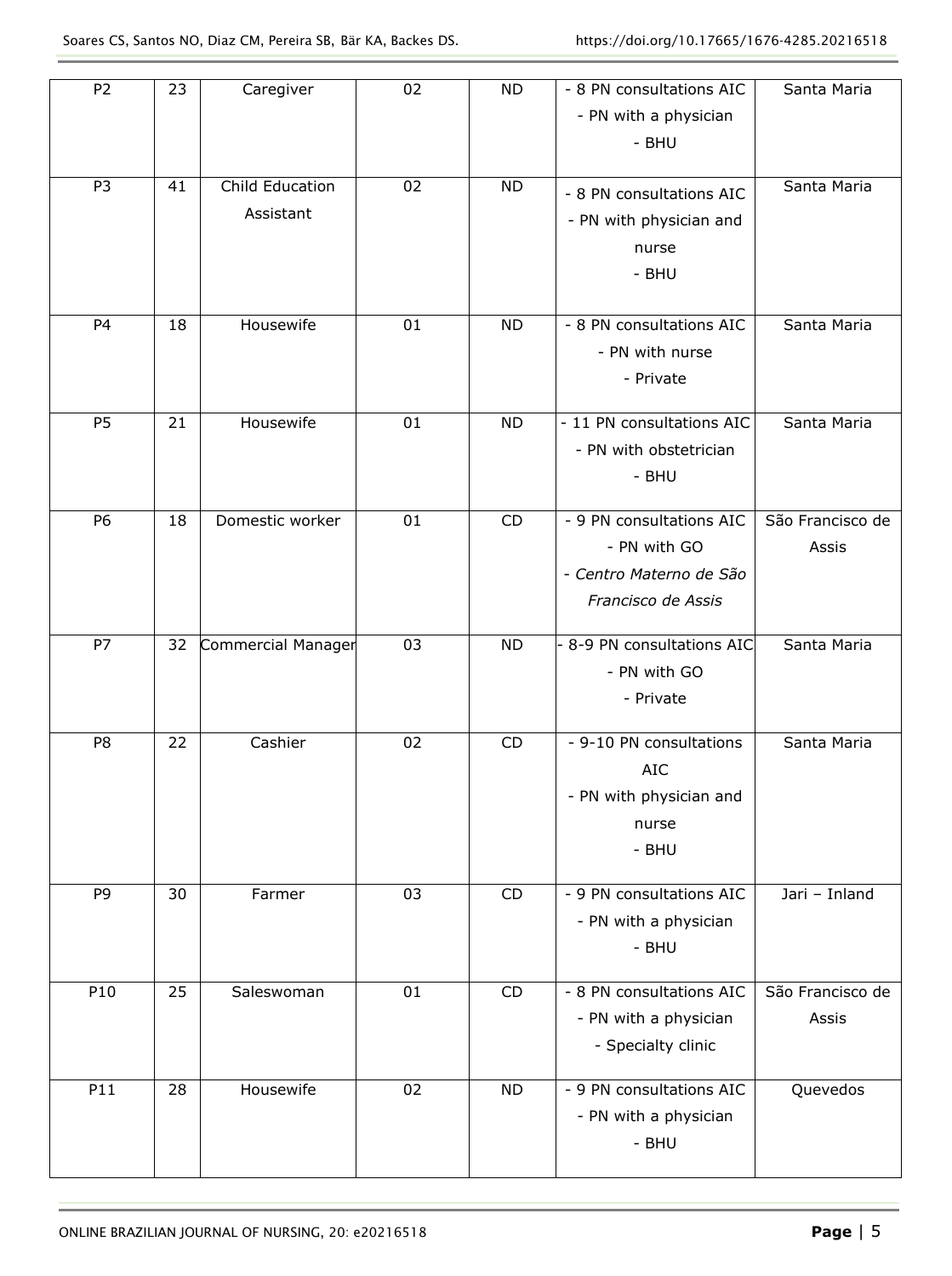| P12             | 30              | Office Assistant    | 01              | <b>ND</b>       | - 9 PN consultations AIC   | Santa Maria |
|-----------------|-----------------|---------------------|-----------------|-----------------|----------------------------|-------------|
|                 |                 |                     |                 |                 | - Physician                |             |
|                 |                 |                     |                 |                 | - Private clinic           |             |
|                 |                 |                     |                 |                 |                            |             |
| P13             | 18              | Intern Apprentice - | 01              | <b>ND</b>       | - 9 PN consultations AIC   | Santa Maria |
|                 |                 | Administrative      |                 |                 | - Physician                |             |
|                 |                 |                     |                 |                 | - BHU                      |             |
|                 |                 |                     |                 |                 |                            |             |
| P14             | 24              | Cashier             | 02              | CD              | - 8-9 PN consultations AIC | Santa Maria |
|                 |                 |                     |                 |                 | - Physician                |             |
|                 |                 |                     |                 |                 | - BHU                      |             |
|                 |                 |                     |                 |                 |                            |             |
| P15             | 28              | Personal Trainer    | 01              | <b>ND</b>       | - 11 PN consultations AIC  | Santa Maria |
|                 |                 |                     |                 |                 | 2 physicians and 1 nurse   |             |
|                 |                 |                     |                 |                 | - BHU                      |             |
|                 |                 |                     |                 |                 |                            |             |
| P16             | 27              | Housewife           | 01              | CD              | - 10-12 PN consultations   | Santa Maria |
|                 |                 |                     |                 |                 | <b>AIC</b>                 |             |
|                 |                 |                     |                 |                 | - Nurse and Physician      |             |
|                 |                 |                     |                 |                 | - BHU                      |             |
|                 |                 |                     |                 |                 |                            |             |
| P17             | 34              | Housewife           | 04              | <b>ND</b>       | - 7 PN consultations AIC   | Jari        |
|                 |                 |                     |                 |                 | - Physician                |             |
|                 |                 |                     |                 |                 | - BHU                      |             |
|                 |                 |                     |                 |                 |                            |             |
| P18             | 26              | Sales Consultant    | 03              | <b>ND</b>       | - 13 PN consultations      | Santa Maria |
|                 |                 |                     |                 |                 | - Nurse and Physician      |             |
|                 |                 |                     |                 |                 | - BHU                      |             |
|                 |                 |                     |                 |                 |                            |             |
| P19             | 22              | Housewife           | 03              | <b>ND</b>       | - 7 PN consultations       | Santa Maria |
|                 |                 |                     |                 |                 | - Physician                |             |
|                 |                 |                     |                 |                 | - BHU                      |             |
|                 |                 |                     |                 |                 |                            |             |
| P <sub>20</sub> | $\overline{18}$ | Housewife           | $\overline{01}$ | $\overline{ND}$ | - 14 PN consultations      | Santa Maria |
|                 |                 |                     |                 |                 | - Physician                |             |
|                 |                 |                     |                 |                 | - BHU                      |             |
|                 |                 |                     |                 |                 |                            |             |

**Figure 1** – Characterization of the participants of a maternity hospital. Santa Maria, RS, 2020 Key: PN = Prenatal; ND = Natural Delivery; CD = Cesarean Delivery; BHU = Basic Health Unit; AIC = According to the Information Collected; GO = Gynecologist. Source: Prepared by the authors, 2020.

Three categories resulted from the organized and analyzed data, namely: Perception of

postpartum women about prenatal consultations; Informative consultations X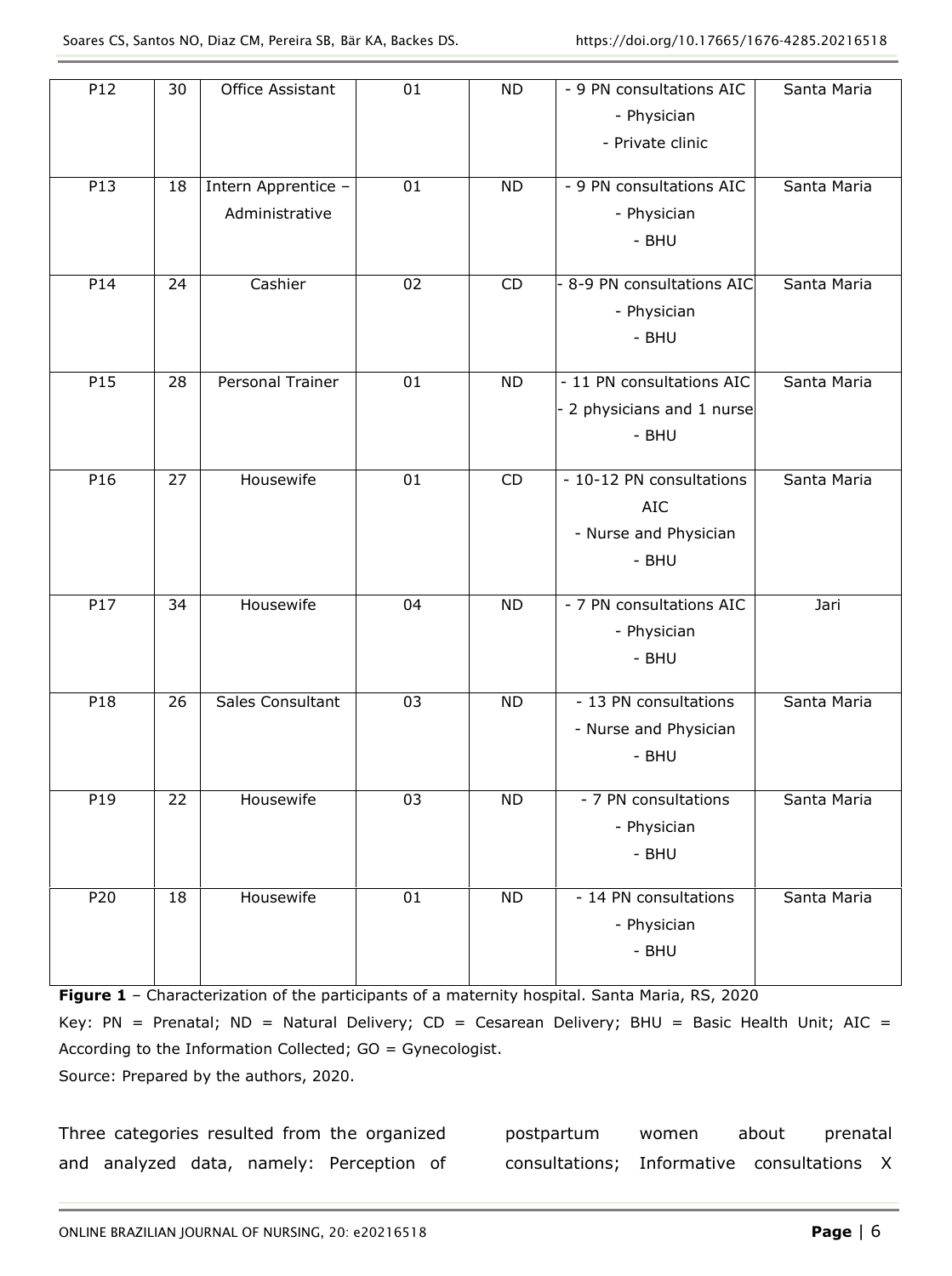Constructive consultations; and Advances in prenatal consultations between the first and second pregnancy.

## **Perception of postpartum women about prenatal consultations**

Of the 20 participants, 12 puerperal women referred to consultations with physicians, although two also mentioned the nurse. In general, the puerperal women were satisfied with the prenatal consultations that were conducted. However, some of them compared the care received between one Health Unit and another, according to the statements:

> *The doctor was more interested, you know, more... and in the other she wasn't so much because it was...* (P3).

> *They were good, I liked the other clinic I'm going now more, because the doctor asks and he wants to know everything, even about your family* (P2).

It is noticed that, in many cases, quality medical consultations are related to the number of exams requested. In other cases, the quality of the service is related to the clarification of doubts, according to the following statement:

> *Both the doctor and the nurse ordered all the tests. And every time I had an appointment, she had a list of exams, you know... she asked if I had any questions, if I wanted to know anything, it was very good. Because, how can explain it to you...* (P3).

In another postpartum woman's speech, it is

perceived that the consultations were quite superficial, that is, they did not address fundamental issues, such as type of delivery and others. This information had to be complemented with family members or closer individuals:

> *At the end, but she didn't. I just asked at last, "oh Dr., is it going to be normal?", then she told me that it would probably be normal, that she was a tiny baby and all that... so, look, about delivery, me and the Dr. we didn't talk much. Then, I have experiences in the family, you know. Then we talked like this, we talked, me and my sisters, my mother, everybody* (P5).

Although most of the participants mentioned that their prenatal consultations take place with a medical professional, one of the members made a comparison between the medical consultation and the nurse's consultation. In this participant's speech, it can be seen that the medical consultation is restricted to an order, while the Nursing consultation is carried out through dialog.

> *Because, actually, with the nurse the consultation was different... And when the appointment was made with her, she was more humanized. It was more of an exchange, a conversation like that... she further explained the questions I asked, oriented more. So it seems that when it's with the doctor, it's much more of an order, do it like this...* (P15).

Although, in general, postpartum women feel satisfied with the physician's care in prenatal consultations, two puerperal women mentioned this professional's disinterest in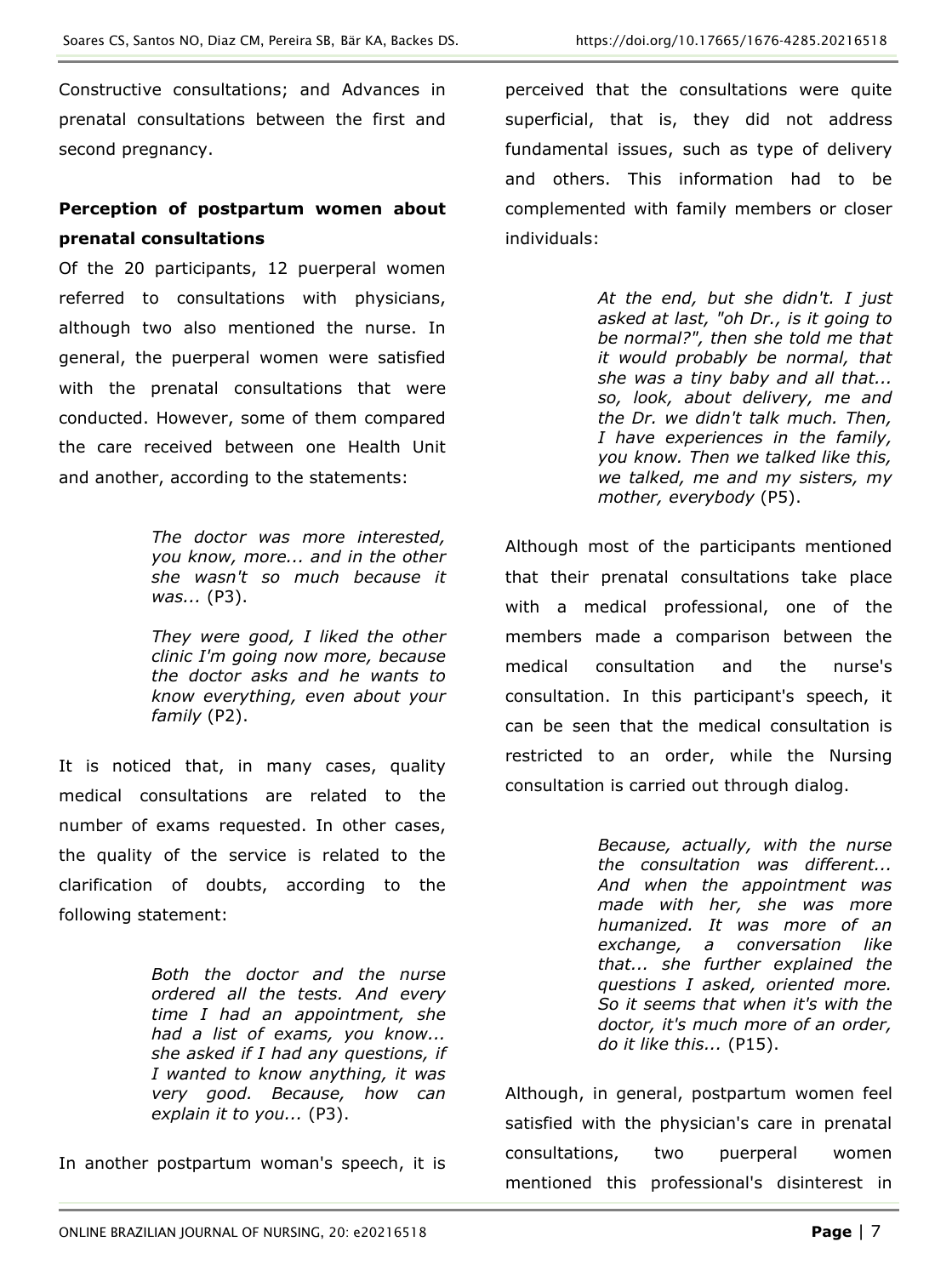examining them and clarifying their doubts. In this sense, it was evident that it is not enough to increase the number of prenatal consultations, but that it is necessary to discuss their quality.

## **Informative consultations X Constructive consultations**

In the reports of 13 postpartum women, the need to qualify the intervention approaches both by physicians and by the nurses was noticed. In the different lines, it was noted that prenatal consultations are still strongly focused on informative and prescriptive approaches, rather than being constructive and participatory, that is, generating autonomy and empowerment, according to the following statements:

> *He's quiet, he doesn't talk much. He asks for your exam and that's it, just looks at it* (P2).

*Very little, in this part she always left something to be desired. She was never much of a talker. When I really needed it, it was my mother who explained to me, because she already had experience and everything* (P6).

*It's like, they ask and you say yes or no, yes or no, yes or no. It should be more of a conversation, to have more exchange of information and not just a questionnaire with questions they ask* (P15).

However, some participants recognized advances in the intervention modality and referred to the importance of horizontalized and dialogical processes of knowledge construction. In their speeches, they showed

that they felt valued as they were given space for dialog and for exchanging knowledge and experiences, as expressed below:

> *It was really good, it was great. She talked to me, evaluated me and clarified all my doubts. As I'm young, I've never had a child, I had a lot of doubts and she helped me a lot* (P4).

> *In all the consultations I went I was unconcerned. I knew the baby was okay, that the heart could be heard. We always talked a lot about the baby, delivery, breastfeeding and everything* (P7).

> *They were always very considerate to me. Always a lot of explanation... I asked too. It helped me feel safer for delivery, it made me more confident, I guess*  (P20).

In this same direction, it is noticed that the pregnant woman was reassured and committed autonomously, as she participated in the intervention process, that is, in the prenatal consultation. Thus, it is noted that the empowerment of pregnant women is directly related to the approaches to prenatal consultations, which will consequently affect the indicators of maternal and child morbidity and mortality. Pregnant women themselves recognize the need for dialog and how much it reflects on their attitudes and decisions.

> *I think that in general there needs to be more dialog in the consultations. People have to be better informed, sometimes you go but you get lost... there has to be more dialog* (P2).

> *More conversation and dialog. I would get there at the appointment*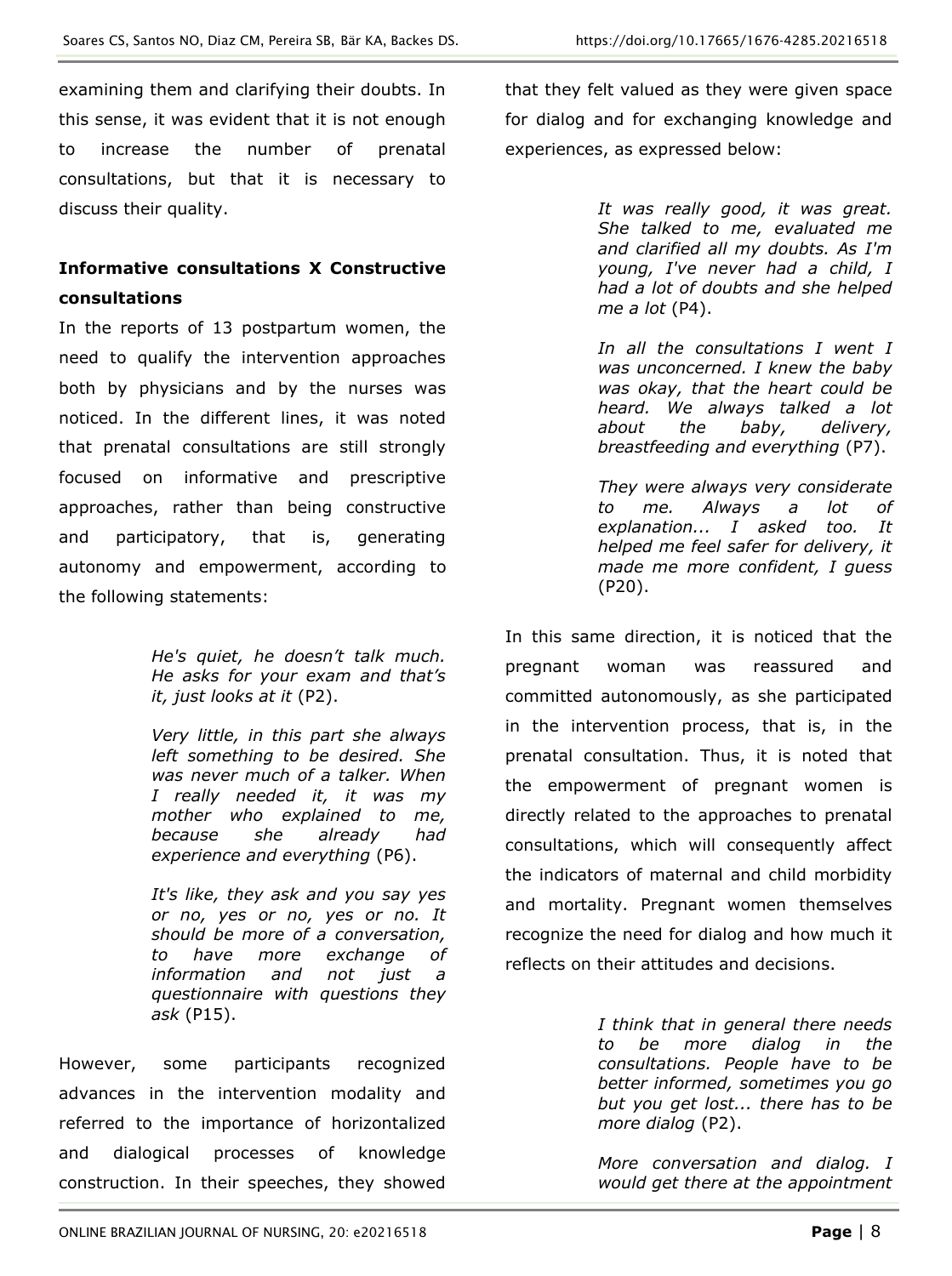*and she would just listen to her heartbeat, you know? Then, when I took the exam, she would say "oh okay" or when I had to take some medication, something. It was just that, you know?* (P10).

*To have more dialog and more interest in my opinion. To be able to come up front and say no, no. I say like this, we also have the right to choose, understand? I think that if you're there, you have to try to be the best you can, I think that was totally missing from her* (P14).

The participants' statements showed growing empowerment on the part of the pregnant and puerperal women, especially those who were able to distinguish intervention approaches and assess what helps them best. Likewise, they recognize the importance of their active and responsible participation throughout the gestational process.

## **Advances in prenatal consultations between the first and second pregnancy**

Among the 20 study participants, seven mentioned improvements between the prenatal consultations from one birth to another. They recognize that, currently, consultations seek to consider the uniqueness and differentiated welcoming of the pregnant woman. This differentiated care made them feel more secure and confident about delivery, as exemplified below:

> *The prenatal period for my first one was different, there wasn't so much speculation and I'm not one to ask. If they don't tell me, I don't ask. And from this one, I had a lot of information... when pain started at home I already knew* (P2).

*From this one I was more enlightened than before. I was much more prepared* (P3).

*Because in my other pregnancy it wasn't like that, it was totally different. Now it was very different, now I was treated as if I was unique, I felt welcomed, like that*  (P14).

In this evolutionary process, it is necessary to recognize the inductive public policies, by the Ministry of Health. In her speech, one of the puerperal women in particular mentioned that the currently recommended number of consultations also contributed to the qualification of care for pregnant and puerperal women. In addition to greater autonomy, this process guarantees them greater tranquility and security.

> *Yes, I had with the others too, but it wasn't like that, even related to time, I guess. A lot has changed from one time to the next, imagine that fourteen years ago it was totally different. I didn't even have as many appointments as I did this time* (P7).

> *Oh, I get calmer, after each consultation. I got calmer, because with the other one, I had very little information and a lot of problems* (P19).

In the participants' statements, in general, advances and achievements with regard to prenatal care are noted. They are related to the increase in the number of prenatal consultations, to intervention approaches that are more horizontal and dialogic, as well as to the posture and engagement of both professionals and users. However, there are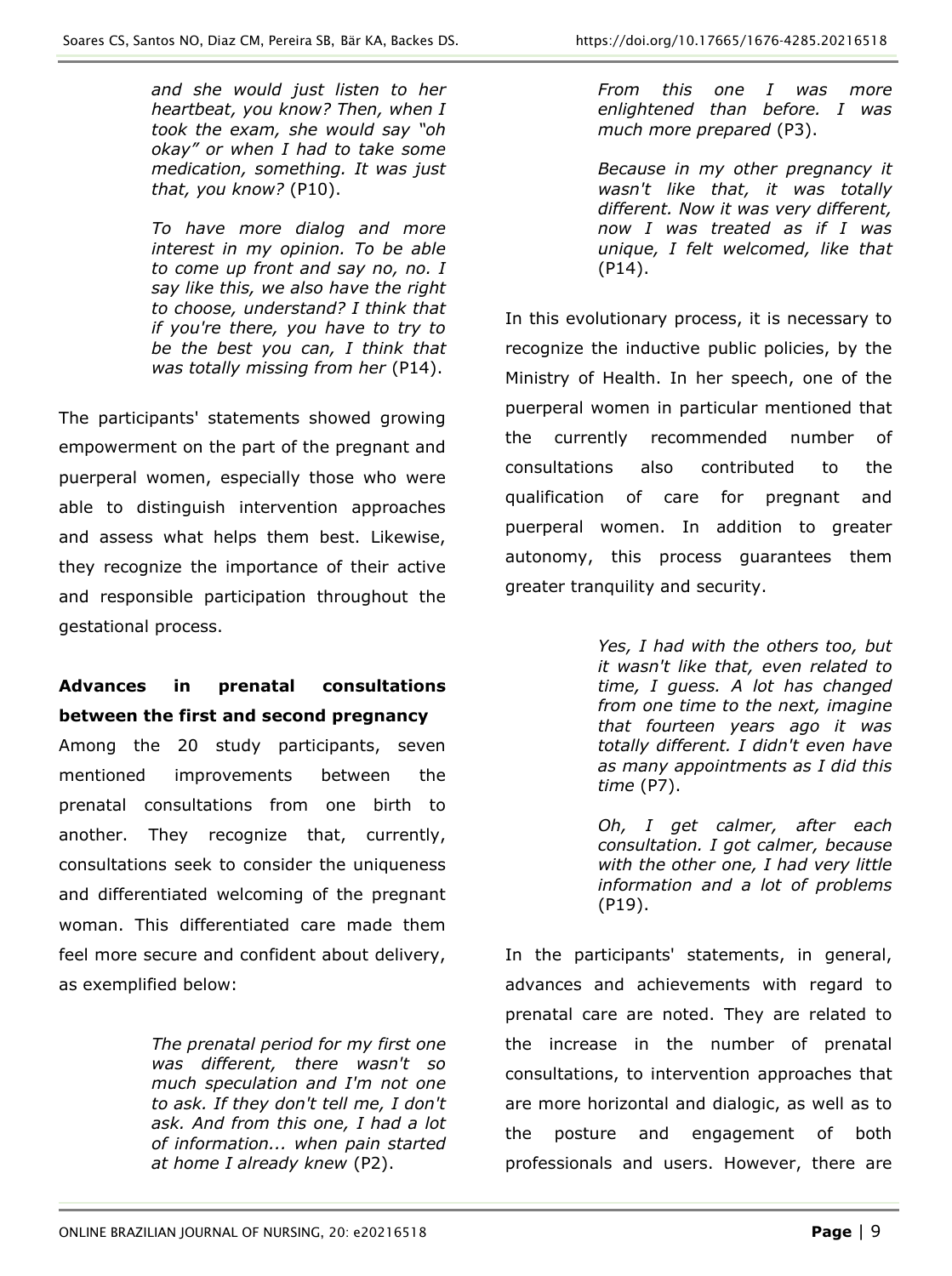still weaknesses related to the biomedical approaches, which are still strongly focused on transmission and reproduction of information.

#### **DISCUSSION**

Prenatal care has undergone significant changes over the past few years, with a view to improving maternal and child health. These advances are related, above all, to new intervention approaches, in which aspects such as interprofessionality and the role of women are considered $(14)$ . In this process of achievements and advances, it is necessary for the professionals to increasingly appropriate and base themselves, in addition to scientific evidence, on new theoretical references capable of expanding the health care perspective.

In his thinking on complexity, Edgar Morin<sup>(15)</sup> understands complexity as everything that weaves together and where the parts form the whole and the whole forms the parts. This means that human beings are complex, consisting of several parts that form the whole, which, in turn is greater than the sum of the parts, thus also containing presence of the whole in the part.

Morin's complexity allows an approach, which encourages the integration of different aspects of human life, considering the different parts, integrating different ways of thinking, living and caring. In this way, it is possible to foster a process of change that transcends punctual and fragmented care, centered on the onedimensional biomedical model and on transmission of information. By overcoming the linearity of health care, welcoming,

bonding and singular and multidimensional care for the human being is possible, in this case, the pregnant woman as the protagonist of her story<sup>(16)</sup>.

The policy of Permanent Education in Health (Educação Permanente em Saúde, EPS), by Ordinance No. 1996/2007 of the Ministry of Health, induced problematization and contextualization, based on critical-reflective processes in which both professionals and users are subjects and actors of change. It seeks to meet real needs through the process of meaningful learning, motivated by the exchange of knowledge and practices of the experience<sup>(17)</sup>.

In this sense, permanent education in health is a strategy capable of identifying the weaknesses in health care, but also of enabling prospective technologies for dialog and reinterpretation of the professional practice<sup> $(18)$ </sup>. In addition to that, permanent education enables comprehensiveness and interprofessional health care, as well as the autonomy and shared responsibility of all actors involved.

In this evolutionary process, the Nursing consultation is configured as a prospective tool that aims at ensuring the quality of prenatal care, especially with regard to educational and health promotion actions. In addition to technical competence, the professional is required to have sensitivity to apprehend and welcome the pregnant woman as a complex unit, that is, based on her singularities and human multidimensionalities.

Although linked to the figure of the physician, the Nursing consultation in prenatal care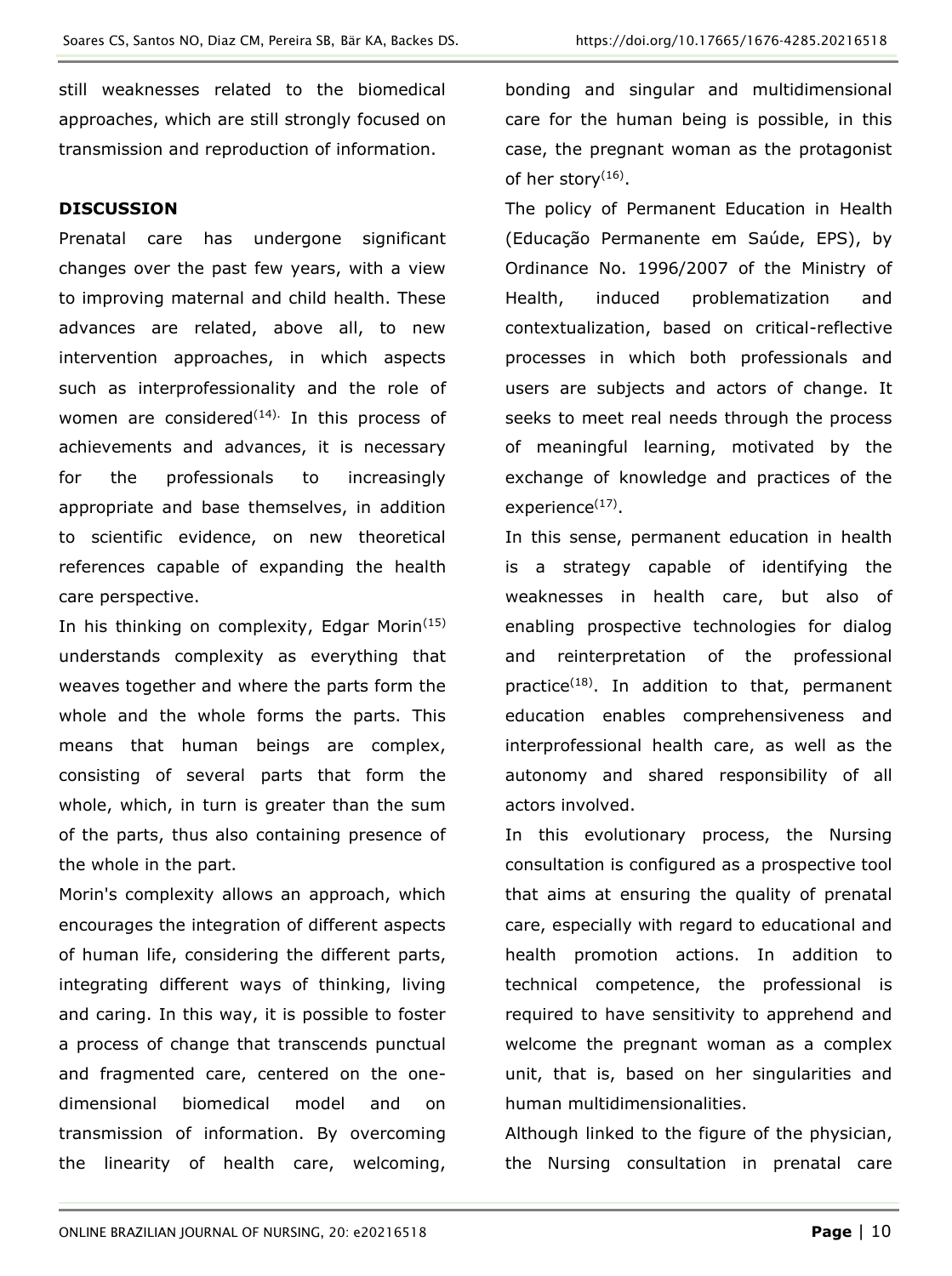should increasingly differentiate itself, due to its ability to integrate and articulate different professional knowledge areas. As evidenced in a study, Brazil correlates prenatal consultation with the figure of the physician, which can be associated with lack of clarification from the users and with lack of empowerment of other health professionals, such as the nurse $(19)$ .

A qualitative approach study carried out in seven Primary Health Care Units from Fortaleza identified that the guidelines given by the professional in prenatal consultations brought up a sense of obligation and imposition, thus hurting the pregnant woman's autonomy. It also evidenced the technicality in the consultations, showing the mechanicity and verticality in the professional-user relationship<sup>(20)</sup>.

The thought of complexity, which illuminates new Nursing care processes, transcends the sovereignty of the biomedical model and conceives the dialogical relationship between the different movements that make up the prenatal consultation. Under this approach, the Nursing professional assumes a mediating and interlocutory role in the prenatal consultation, which implies considering the singularities and multidimensionalities of each pregnant woman and family, turning them into protagonists of the process. Therefore, it is necessary to overcome traditional and vertical intervention models, based on

### **REFERENCES**

1. Dantas C, Santos VEP, Tourinho FSV. Nursing consultation as a technology for care in light of the thoughts of Bacon and Galimberti. Texto Contexto Enferm

interactive and associative processes that consider the uniqueness of each human being $(15)$ .

### **CONCLUSION**

Advances and achievements in prenatal care are evidenced, related to the expansion in the number of prenatal consultations, to horizontalized and dialogic intervention approaches and to the proactive engagement of both professionals and users, among others. However, there are still weaknesses related to the biomedical approaches, centered on the transmission and reproduction of information.

It is concluded that the empowerment of pregnant women is directly related to the approaches to prenatal consultations, which will consequently affect the indicators of maternal and child morbidity and mortality. The mothers themselves recognize the need for dialog and how much this reflects on their attitudes and decisions.

In summary, prenatal Nursing consultations assume an increasingly important role in the maternal and child health care network. However, it is important that the nurse is distinguished by proactive leadership and the adoption of cross-cutting intervention approaches, capable of transcending the punctual and linear logic of work in health

[Internet]. 2016 [cited 2021 jan 12];25(1):2-8. Available from: [https://www.scielo.br/pdf/tce/v25n1/010](https://www.scielo.br/pdf/tce/v25n1/0104-0707-tce-25-01-2800014.pdf) [4-0707-tce-25-01-2800014.pdf](https://www.scielo.br/pdf/tce/v25n1/0104-0707-tce-25-01-2800014.pdf)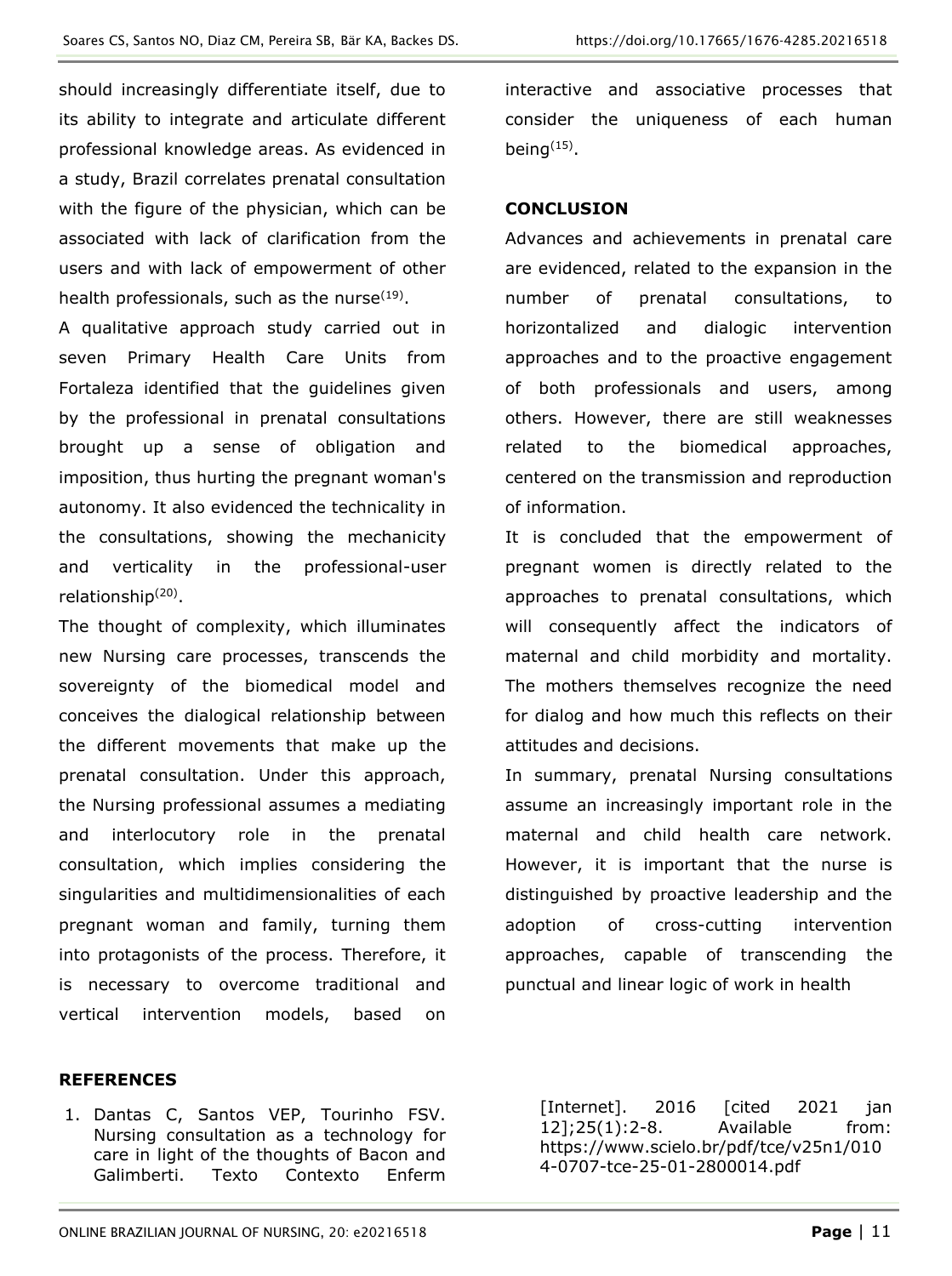- 2. Rocha, AC, Andrade, GS. Atenção da equipe de enfermagem durante o prénatal: percepção das gestantes atendidas na rede básica de Itapuranga – go em diferentes contextos sociais. Rev Enferm Contem [Internet]. 2017 [cited 2021 jan 14];6(1):30-41. Available from: [https://www5.bahiana.edu.br/index.php/e](https://www5.bahiana.edu.br/index.php/enfermagem/article/view/1153) [nfermagem/article/view/1153](https://www5.bahiana.edu.br/index.php/enfermagem/article/view/1153)
- 3. Domingues RMSM, Viellas EF, Dias MAB, Torres JA, Theme-Filha MM, Gama SGN et al. Adequação da assistência pré-natal segundo as características maternas no Brasil. Rev Panam Salud Publica [Internet]. 2015 [cited 2021 jan 14];37(3):140-147. Available from: [http://portaldeboaspraticas.iff.fiocruz.br/](http://portaldeboaspraticas.iff.fiocruz.br/wp-content/uploads/2018/07/v37n3a03.pdf) [wp-](http://portaldeboaspraticas.iff.fiocruz.br/wp-content/uploads/2018/07/v37n3a03.pdf)

[content/uploads/2018/07/v37n3a03.pdf](http://portaldeboaspraticas.iff.fiocruz.br/wp-content/uploads/2018/07/v37n3a03.pdf)

- 4. Gomes CBA, Dias RS, Silva WGB, Pacheco MAB, Sousa FGM, Loyola CMD. Prenatal nursing consultation: narratives of pregnant women and nurses. Texto Contex Enferm [Internet]. 2019 [cited 2021 feb 14];28(e20170544):1-15. Available **from:** [https://www.scielo.br/pdf/tce/v28/pt\\_198](https://www.scielo.br/pdf/tce/v28/pt_1980-265X-tce-28-e20170544.pdf) [0-265X-tce-28-e20170544.pdf](https://www.scielo.br/pdf/tce/v28/pt_1980-265X-tce-28-e20170544.pdf)
- 5. Conselho Federal de Enfermagem (BR). Resolução nº 544/2017. Revoga a Resolução Cofen nº 544/2017 [Internet]. Diário Oficial da União. 2017 [cited 2021 feb 20]. Available from: [http://www.cofen.gov.br/resoluo-cofen-](http://www.cofen.gov.br/resoluo-cofen-1591993_4241.html)[1591993\\_4241.html](http://www.cofen.gov.br/resoluo-cofen-1591993_4241.html)
- 6. Brasil. Decreto n. 94.406, de 8 de junho de 1987. Regulamenta a Lei nº 7.498, de 25 de junho de 1986, que dispõe sobre o exercício da enfermagem, e dá outras providências [Internet]. Diário Oficial [da] República Federativa do Brasil. 1987 June 9 [cited 2021 feb 12]. Available from: [http://www.cofen.gov.br/decreto-n-](http://www.cofen.gov.br/decreto-n-9440687_4173.html)[9440687\\_4173.html](http://www.cofen.gov.br/decreto-n-9440687_4173.html)
- 7. Ministério da Saúde (BR), Secretaria de Atenção à Saúde, Departamento de Ações Programáticas Estratégicas. Pré-natal e puerpério: atenção qualificada e humanizada - manual técnico [Internet]. Brasília (DF): Ministério da Saúde; 2005 [cited 2021 feb 11]. 158 p. (Série A. Normas e Manuais Técnicos); (Série Direitos Sexuais e Direitos Reprodutivos – Caderno nº 5). Available from:

[https://bvsms.saude.gov.br/bvs/publicaco](https://bvsms.saude.gov.br/bvs/publicacoes/pre-natal_puerperio_atencao_humanizada.pdf) [es/pre-](https://bvsms.saude.gov.br/bvs/publicacoes/pre-natal_puerperio_atencao_humanizada.pdf)

natal puerperio atencao humanizada.pdf

- 8. Ministério da Saúde (BR), Secretaria da Atenção à Saúde, Departamento de Atenção Básica. Normas e manuais técnicos: atenção ao Pré-Natal de Baixo Risco - manual técnico [Internet]. Brasília (DF): Ministério da Saúde; 2012 [cited 2021 feb 11]. 318 p. (Série A. Normas e Manuais Técnicos); (Cadernos de Atenção Básica, nº 32). Available from: [http://bvsms.saude.gov.br/bvs/publicacoe](http://bvsms.saude.gov.br/bvs/publicacoes/cadernos_atencao_basica_32_prenatal.pdf) [s/cadernos\\_atencao\\_basica\\_32\\_prenatal.p](http://bvsms.saude.gov.br/bvs/publicacoes/cadernos_atencao_basica_32_prenatal.pdf) [df](http://bvsms.saude.gov.br/bvs/publicacoes/cadernos_atencao_basica_32_prenatal.pdf)
- 9. World Health Organization (WHO). Recommendations on antenatal care for a positive pregnancy experience: ultrasound examination. Highlights and key messages from World Health Organization's 2016 global recommendations [Internet]. Geneva: WHO; 2016 [cited 2021 mar 11]. Available from: [https://www.mcsprogram.org/wp](https://www.mcsprogram.org/wp-content/uploads/2018/07/ANCOverviewBrieferA4PG.pdf)[content/uploads/2018/07/ANCOverviewBri](https://www.mcsprogram.org/wp-content/uploads/2018/07/ANCOverviewBrieferA4PG.pdf) [eferA4PG.pdf](https://www.mcsprogram.org/wp-content/uploads/2018/07/ANCOverviewBrieferA4PG.pdf)
- 10.Suhre PB, Costa AEK, Pissaia LF, Moreschi C. Sistematização da Assistência de Enfermagem: percepções de gestantes acompanhadas em uma unidade básica de saúde. Rev Espaço Ciência & Saúde [Internet]. 2017 [cited 2021 mar 12];5(1):20-31. Available from: [http://revistaeletronicaocs.unicruz.edu.br/](http://revistaeletronicaocs.unicruz.edu.br/index.php/enfermagem/article/view/5488) [index.php/enfermagem/article/view/5488](http://revistaeletronicaocs.unicruz.edu.br/index.php/enfermagem/article/view/5488)
- 11.Assunção CS, Rizzo ER, Santos ME, Carvalho JB, Basílio MD, Messias CM et al. The nurse in prenatal care: the pregnant women expectations. Rev Fund Care Online [Internet]. 2019 [cited 2021 mar 14];11(3):576-81. Available from: [http://www.seer.unirio.br/index.php/cuida](http://www.seer.unirio.br/index.php/cuidadofundamental/article/view/6585/pdf_1) [dofundamental/article/view/6585/pdf\\_1](http://www.seer.unirio.br/index.php/cuidadofundamental/article/view/6585/pdf_1)
- 12.Bardin L. Análise de conteúdo. Lisboa: Edições 70; 2011.
- 13. Ministério da Saúde (BR). Resolução n° 466, de 12 de dezembro de 2012. Aprova as diretrizes e normas regulamentadoras de pesquisas envolvendo seres humanos [Internet]. Diário Oficial da União [da] República Federativa do Brasil. 2012 Dec 12 [cited 2021 mar 14]. Available from: [https://bvsms.saude.gov.br/bvs/saudelegi](https://bvsms.saude.gov.br/bvs/saudelegis/cns/2013/res0466_12_12_2012.html)